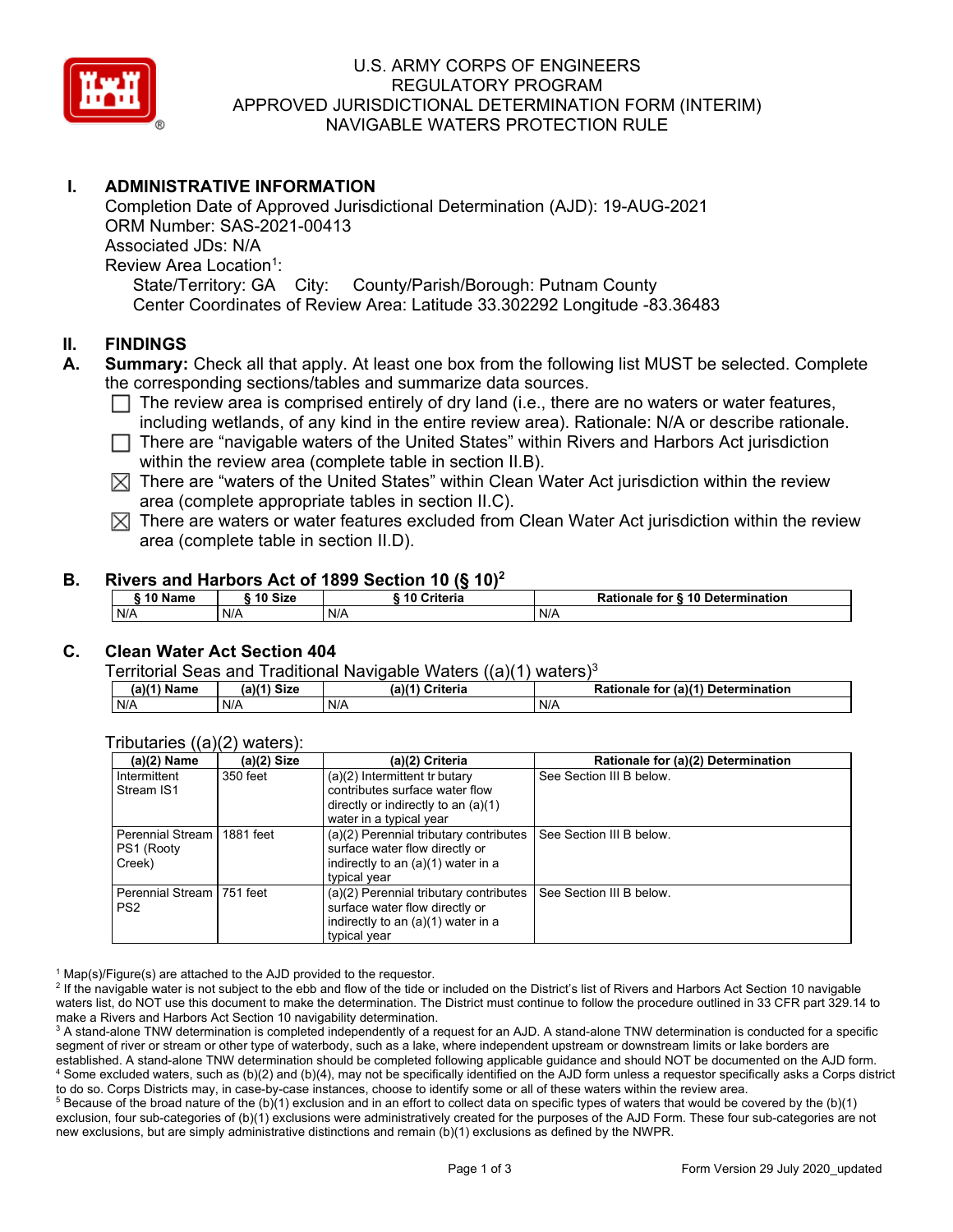

# U.S. ARMY CORPS OF ENGINEERS REGULATORY PROGRAM APPROVED JURISDICTIONAL DETERMINATION FORM (INTERIM) NAVIGABLE WATERS PROTECTION RULE

| Perennial Stream 48 feet | (a)(2) Perennial tributary contributes See Section III B below. |  |
|--------------------------|-----------------------------------------------------------------|--|
| PS <sub>3</sub>          | surface water flow directly or                                  |  |
|                          | indirectly to an (a)(1) water in a                              |  |
|                          | typical year                                                    |  |

Lakes and ponds, and impoundments of jurisdictional waters ((a)(3) waters):

| (a)(3) $^{\circ}$<br>Name | (a)/2<br><b>Size</b> | (a)(3)<br>Criteria | (a)(3)<br><b>Determination</b><br>Rationale<br>tor |
|---------------------------|----------------------|--------------------|----------------------------------------------------|
| N/A                       | N/A                  | N/A                | N/A                                                |

### Adjacent wetlands ((a)(4) waters):

| $(a)(4)$ Name | $(a)(4)$ Size | (a)(4) Criteria                                                                        | Rationale for (a)(4) Determination |
|---------------|---------------|----------------------------------------------------------------------------------------|------------------------------------|
| Wetland A     | $0.55$ acres  | $(a)(4)$ Wetland abuts an $(a)(1)-(a)(3)$<br>water                                     | See Section III B below.           |
| Wetland B     | $0.06$ acres  | (a)(4) Wetland separated from an<br>$(a)(1)-(a)(3)$ water only by a natural<br>feature | See Section III B below.           |

# **D. Excluded Waters or Features**

| <b>Exclusion Name</b>   | <b>Exclusion Size</b> | Exclusion <sup>5</sup>                                                                     | <b>Rationale for Exclusion Determination</b> |
|-------------------------|-----------------------|--------------------------------------------------------------------------------------------|----------------------------------------------|
| Ephemeral<br>Stream ES1 | 199 feet              | (b)(3) Ephemeral feature, including<br>an ephemeral stream, swale, gully,<br>rill, or pool | See Section III C below.                     |

# **III. SUPPORTING INFORMATION**

- **A. Select/enter all resources** that were used to aid in this determination and attach data/maps to this document and/or references/citations in the administrative record, as appropriate.
	- **\_X\_** Information submitted by, or on behalf of, the applicant/consultant: *Materials submitted in conjunction with the Request for Approved Jurisdictional Determination, prepared by Geotechnical & Environmental Consultants, Inc., dated April 30, 2021.*  This information *is* sufficient for purposes of this AJD.

Rationale: *N/A* 

- **\_\_\_** Data sheets prepared by the Corps: *Title(s) and/or date(s).*
- **\_\_\_** Photographs: *(NA, aerial, other, aerial and other) Title(s) and/or date(s).*
- **\_\_\_** Corps Site visit(s) conducted on: *Date(s).*
- **\_\_\_** Previous Jurisdictional Determinations (AJDs or PJDs): *ORM Number(s) and date(s).*
- **\_X\_** Antecedent Precipitation Tool: *provide detailed discussion in Section III.B.*
- **\_\_\_** USDA NRCS Soil Survey: *Title(s) and/or date(s).*
- **\_\_\_** USFWS NWI maps: *Title(s) and/or date(s).*
- **\_\_\_** USGS topographic maps: *Title(s) and/or date(s).*

### **Other data sources used to aid in this determination:**

 $^5$  Because of the broad nature of the (b)(1) exclusion and in an effort to collect data on specific types of waters that would be covered by the (b)(1) exclusion, four sub-categories of (b)(1) exclusions were administratively created for the purposes of the AJD Form. These four sub-categories are not new exclusions, but are simply administrative distinctions and remain (b)(1) exclusions as defined by the NWPR.

 $1$  Map(s)/Figure(s) are attached to the AJD provided to the requestor.

<sup>&</sup>lt;sup>2</sup> If the navigable water is not subject to the ebb and flow of the tide or included on the District's list of Rivers and Harbors Act Section 10 navigable waters list, do NOT use this document to make the determination. The District must continue to follow the procedure outlined in 33 CFR part 329.14 to make a Rivers and Harbors Act Section 10 navigability determination.

 $^3$  A stand-alone TNW determination is completed independently of a request for an AJD. A stand-alone TNW determination is conducted for a specific segment of river or stream or other type of waterbody, such as a lake, where independent upstream or downstream limits or lake borders are established. A stand-alone TNW determination should be completed following applicable guidance and should NOT be documented on the AJD form. 4 Some excluded waters, such as (b)(2) and (b)(4), may not be specifically identified on the AJD form unless a requestor specifically asks a Corps district to do so. Corps Districts may, in case-by-case instances, choose to identify some or all of these waters within the review area.